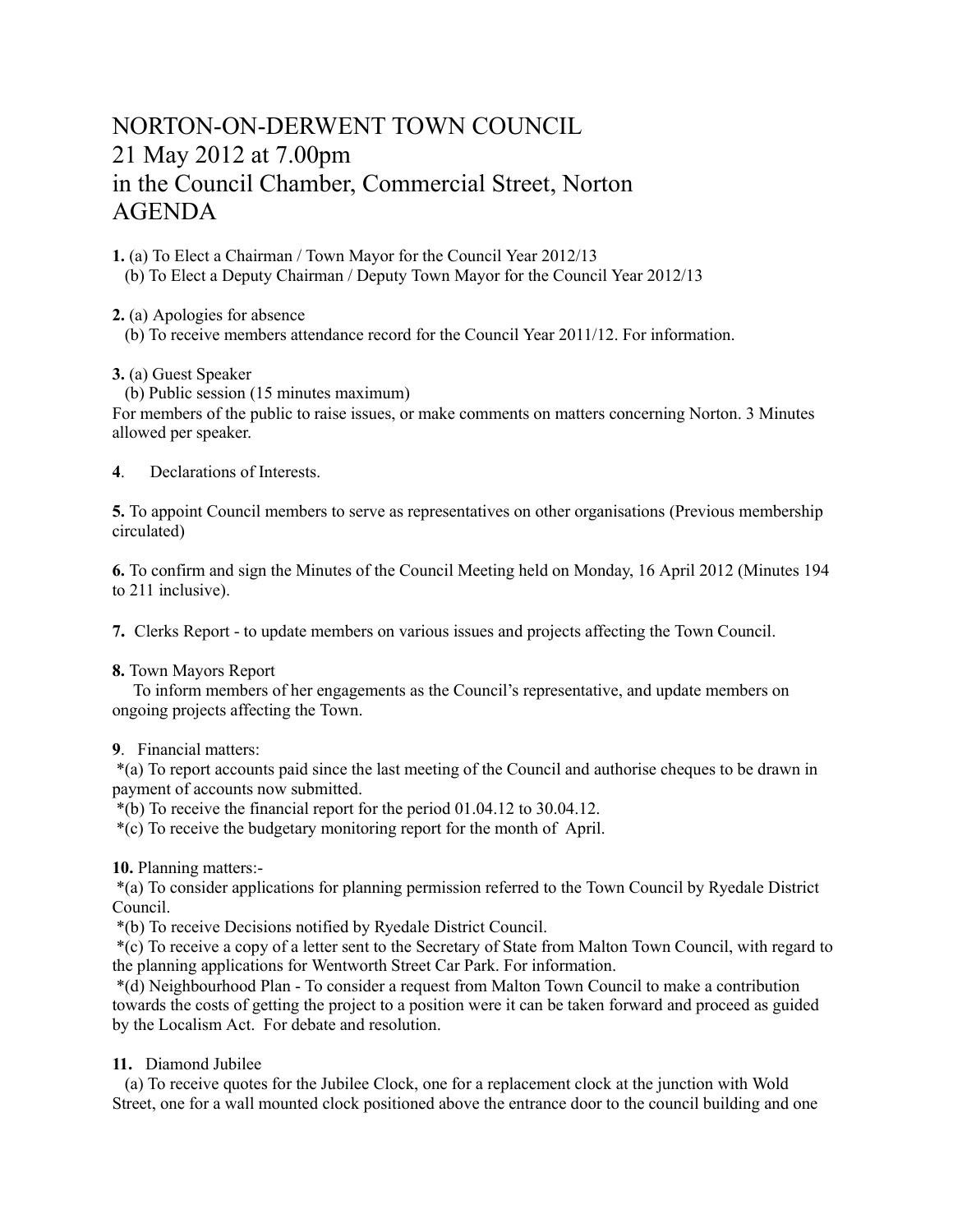for a double sided bracket clock also on the council building, (to be tabled). For debate and resolution.

 (b) To consider supporting the planting of spring bulbs along the grass verge in Langton Road, in honour of the Jubilee and also to mark the 100<sup>th</sup> Anniversary of Norton Primary School. For Resolution.

#### **12. \*** Ward Surgeries for District Councillors

To consider the request from District Councillor Mrs Shields to hold regular monthly surgeries in the Council Chamber. For Resolution.

## **13. \*** Community Investment Fund (New Homes Bonus)

To report receipt of the Guidance Notes and the Application Form for applying for grant funding. (a) To consider whether there would be a need for a sub committee to work with the District Ward

Councillors for Norton who the District Council expect will be involved with any application made.

(b) To consider projects the Town Council consider might receive grants from the fund.

(c) Projects the District Council consider might receive grants from the fund;

Ryedale Cameras in Action (see attached minutes of their last meeting).

Skate park, a meeting between the District Council and ourselves is to take place in early June.

# 14. \* Town Signs, Litterbins

To consider requests received for the provision of further Town Signs on the entrances to the town and the provision of more litter bins at various locations. For debate and resolution.

# **15** . Correspondence.

 \*(a) Ryedale Safer Neighbourhood Team - Monthly Crime Statistics for April 2012, for Malton and Norton. For information.

 \*(b) Mr Inman - Letter outlining ideas and comments about the management of the riverside fields and riverbank. For comment and information

 (c) Kirkbymoorside Town Council, Mayor Chris Dowie - Thank you for the enjoyable evening at the Civic Dinner. For information.

 (d) Malton Town Council, Deputy Mayor Joan Lawrence - Thank you for lovely evening at the Civic Dinner. For information.

(e) Rural Action Yorkshire - Newsletter 'Country Air' copy available in the office. For information.

\*(f) Yorkshire Local Councils Associations - Newsletter 'White Rose Update'. For information.

**16**. Reports of representatives on other organisations.

**17**. Members' questions.

**18.** To confirm the date of the next ordinary meeting of the Council for Monday, 18 June 2012 at 7.00pm.